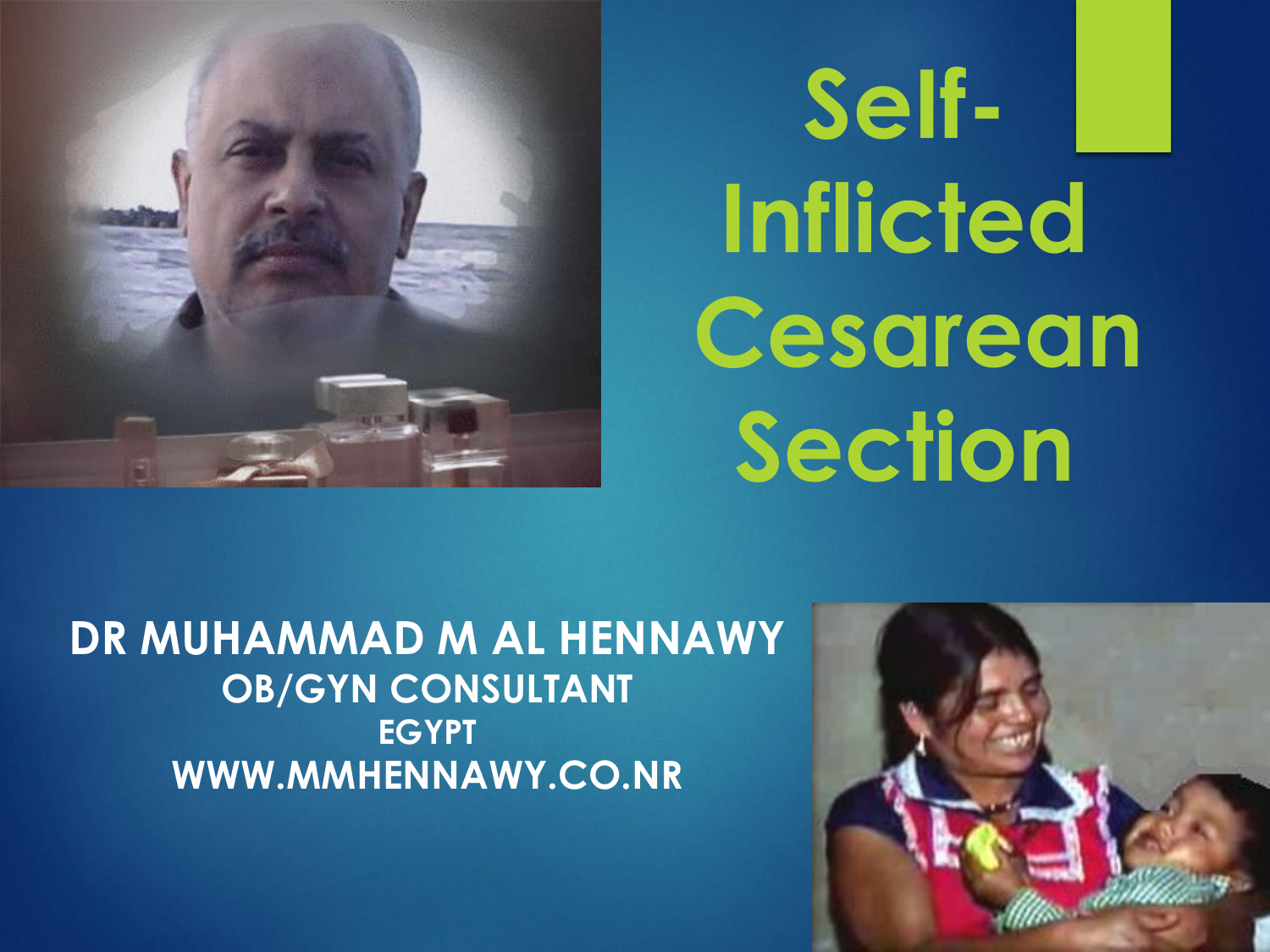$\blacktriangleright$  This Lecture explains my personal opinion In spite that this lecture contains medical evident informations  $\blacktriangleright$  If you accept this lecture, take it as a sciense If you do not accept it, take it as a fun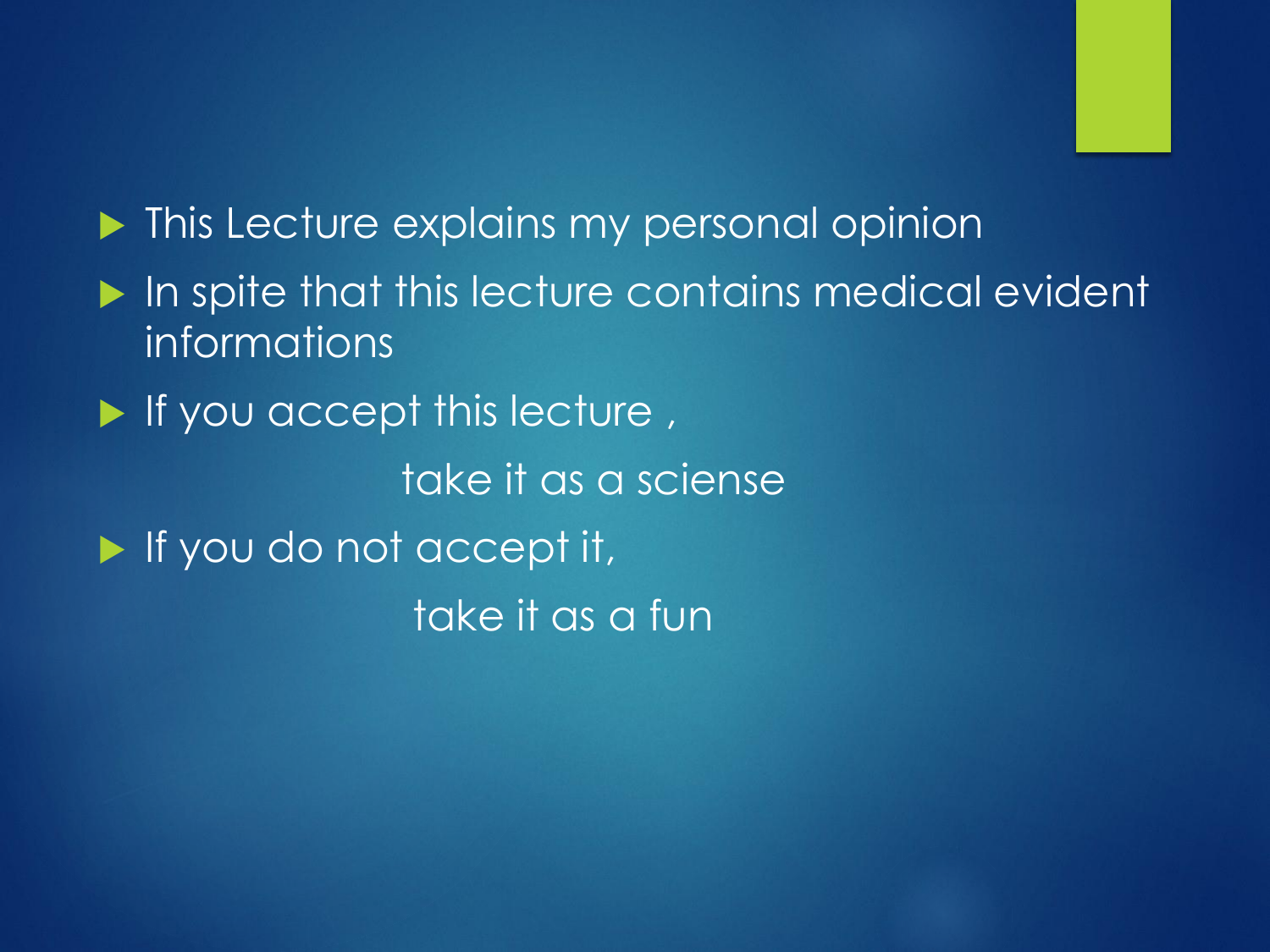**A pregnant Mexican Woman performs C-section On herself With kitchen knife And the woman gave birth To a healthy baby boy**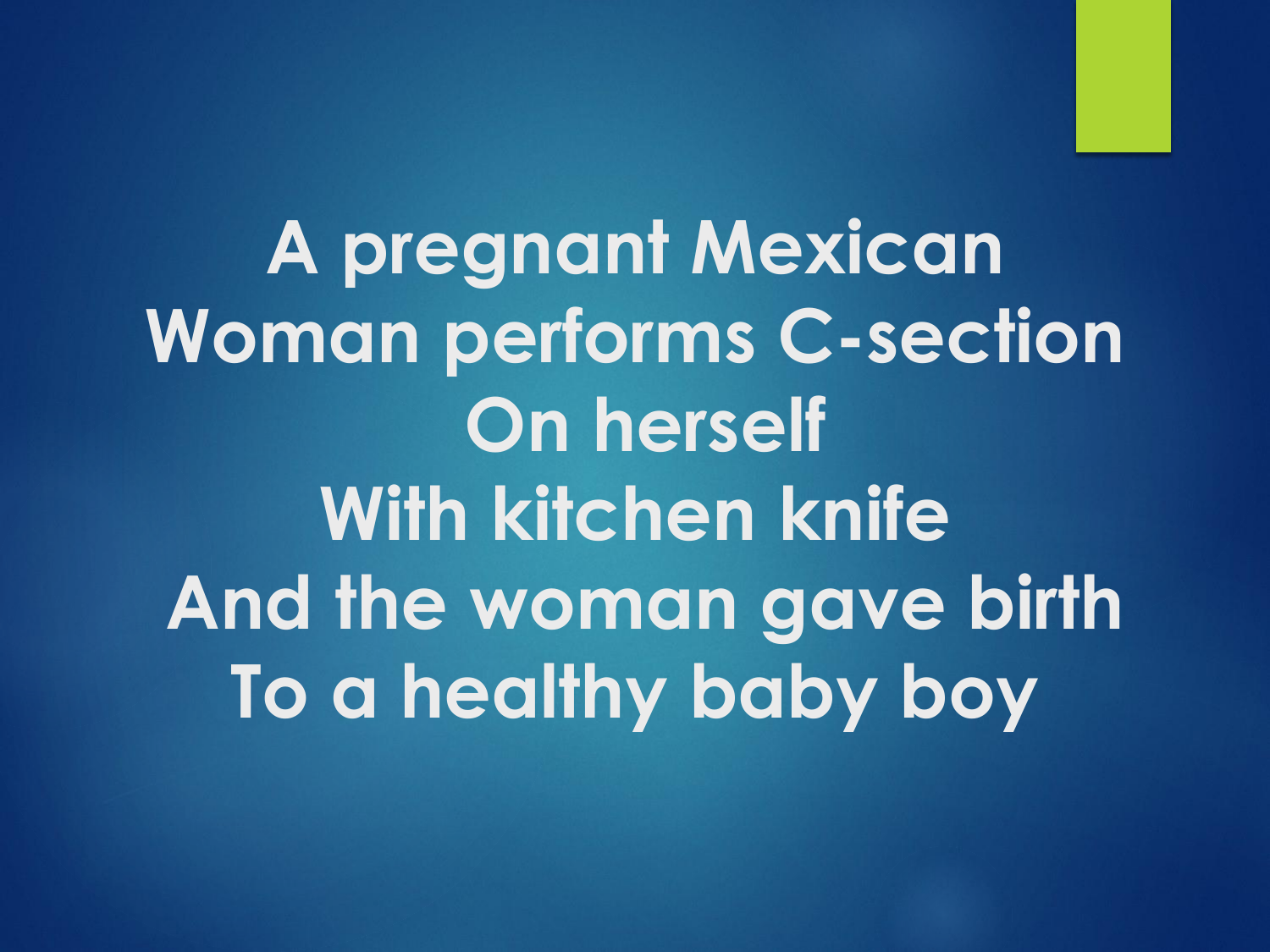# In March 2000

**Ines Ramirez Perez The mother, a 40-year-old** 

- and
- **her son Orlando Ruiz Ramirez,**
- in their home in a rural area
- $\blacktriangleright$  with no running water and electricity.
- $\blacktriangleright$  The nearest hospital was eight hours away.
- **In the town of Rio Talea,**
- **Mexico.**
- **Figure 1 State of Oaxaca**

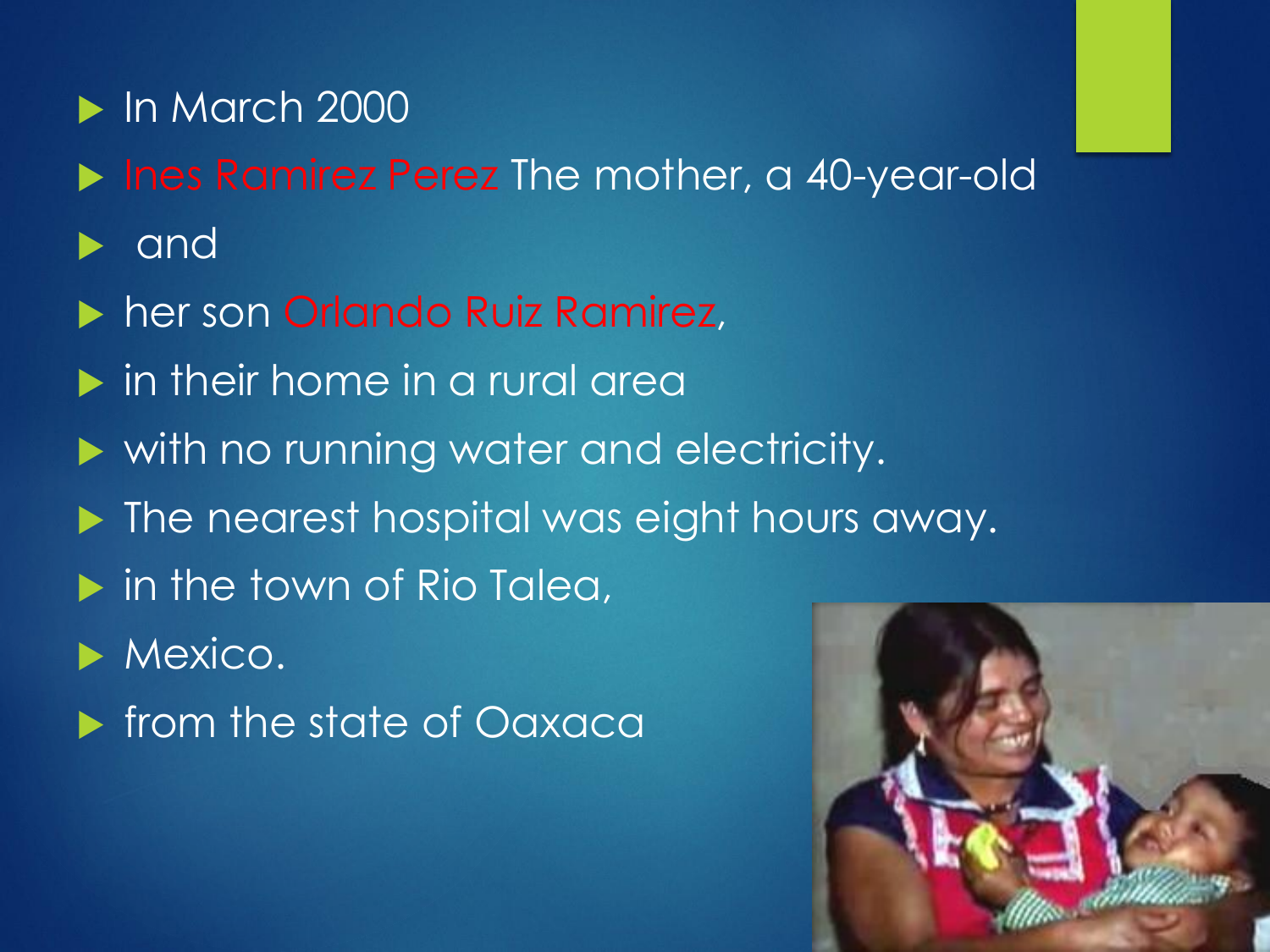## ▶ She has given birth to seven kids before Orlando,

Her last son, and didn't face any problems except for the baby that had died inside her as her midwife told her she needed a cesarean And

# ▶ Can't give birth naturally…..

Sadly, it was too late, and the baby passed away.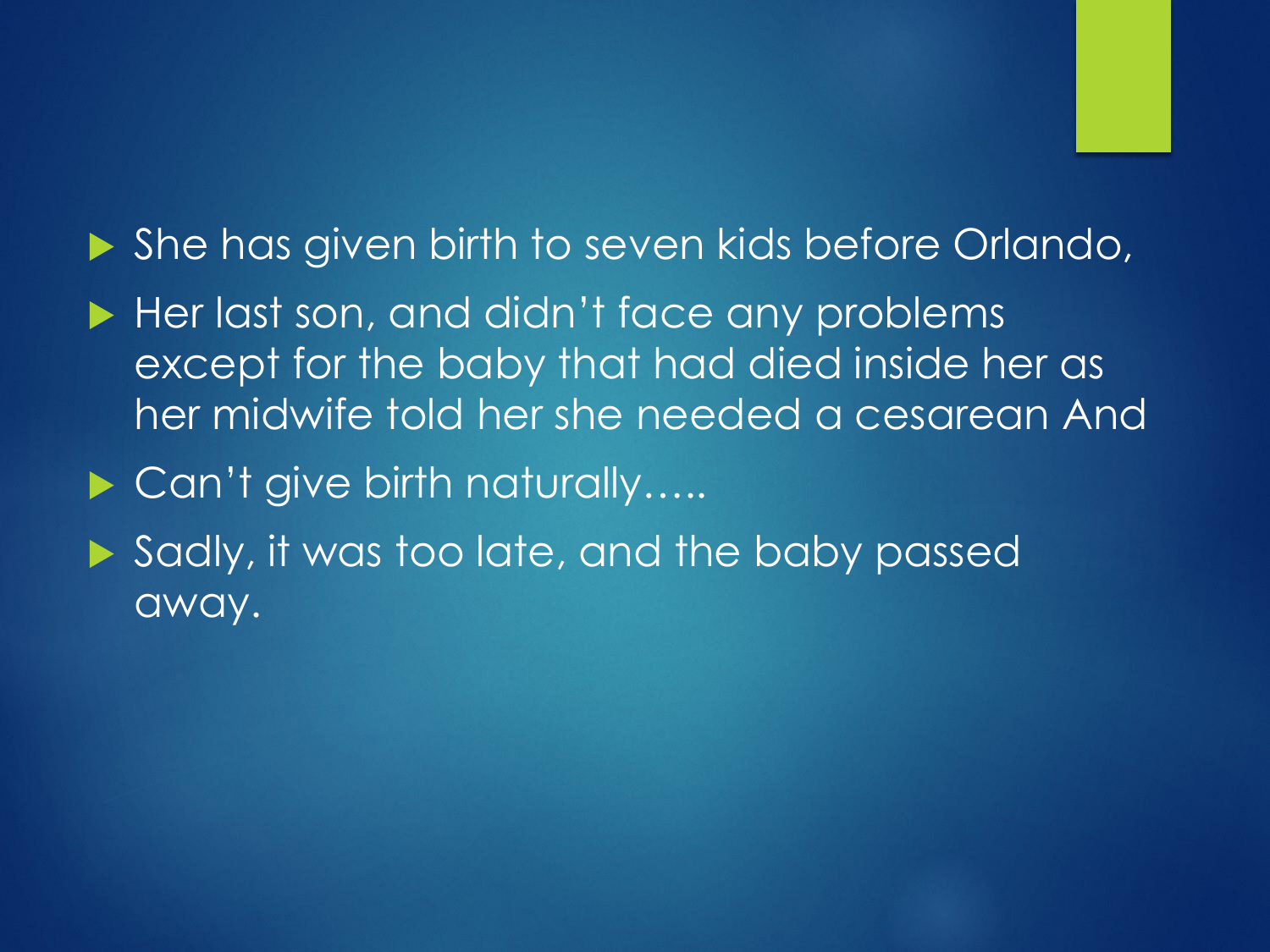After losing a previous baby girl

 $\blacktriangleright$  The woman wasn't about to lose another child.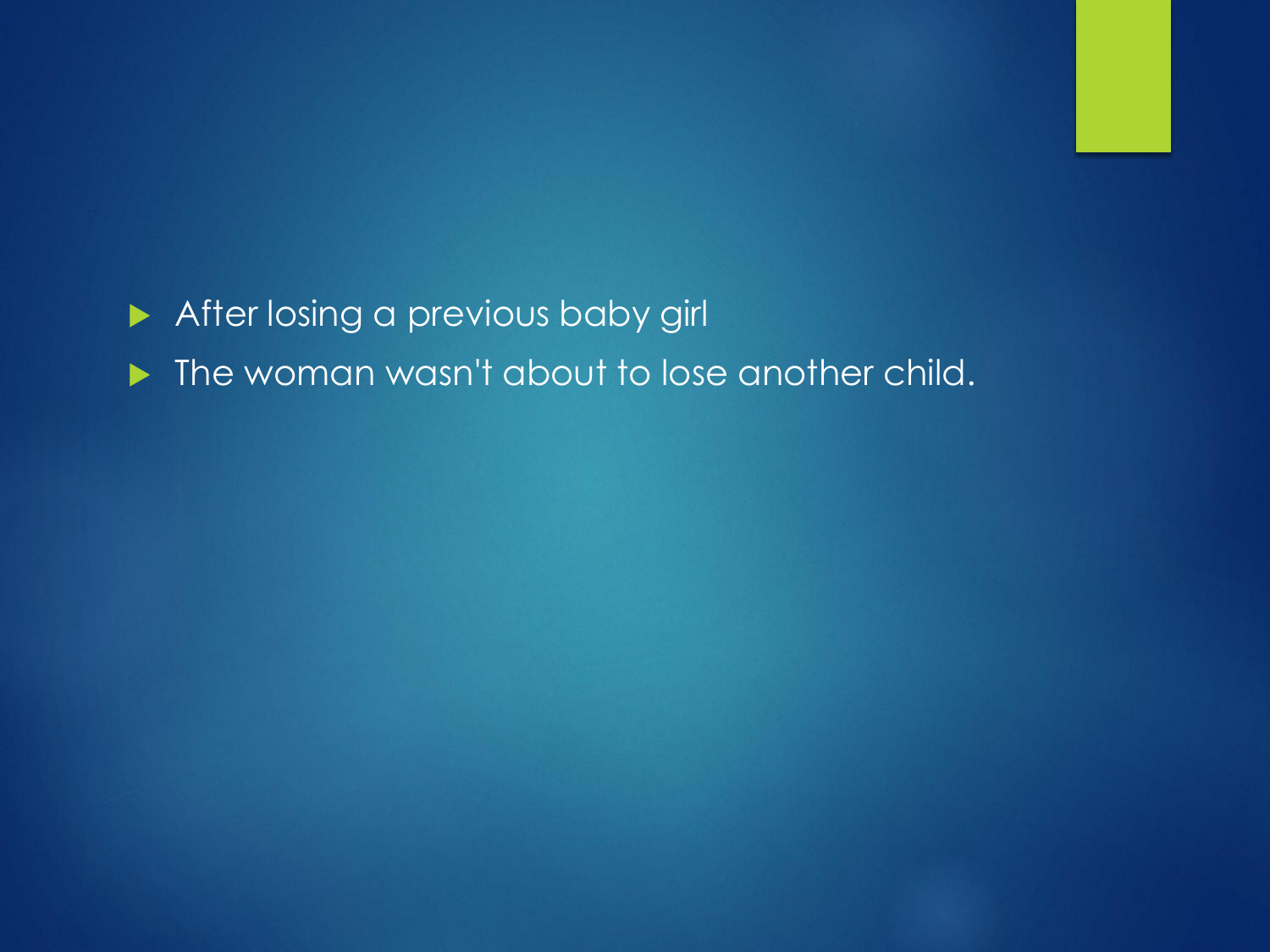# Alone

Alone in her one-room cabin high in the mountains of southern Mexico,

**Ines Ramirez Perez felt the pounding** pains of a child insistent on entering the world.

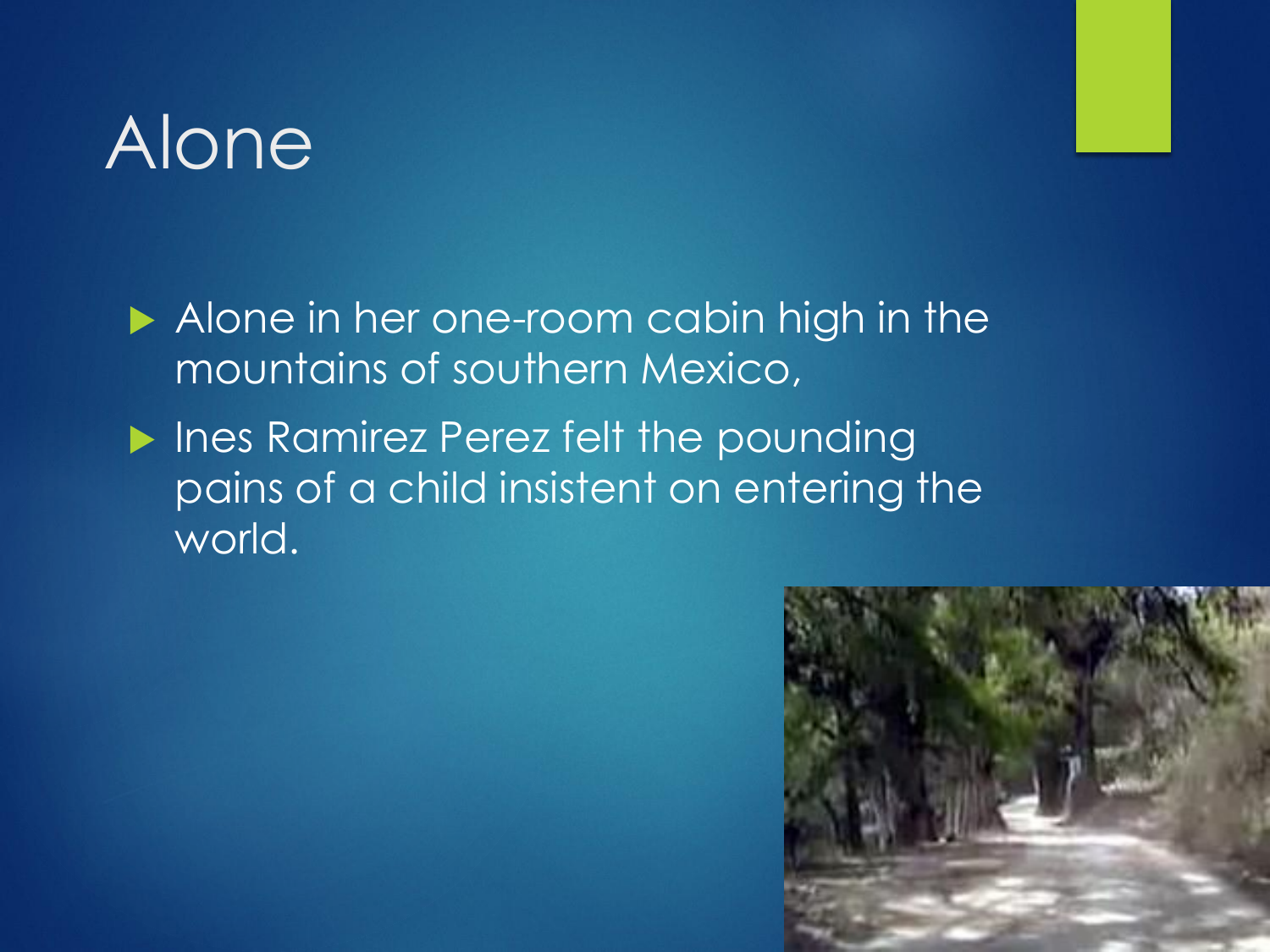

- The nearest clinic was 80km away over rough roads, and
- Her husband, her only assistant with her previous 6 births was drinking at a cantina.
- ▶ She had no phone and neither did the cantina.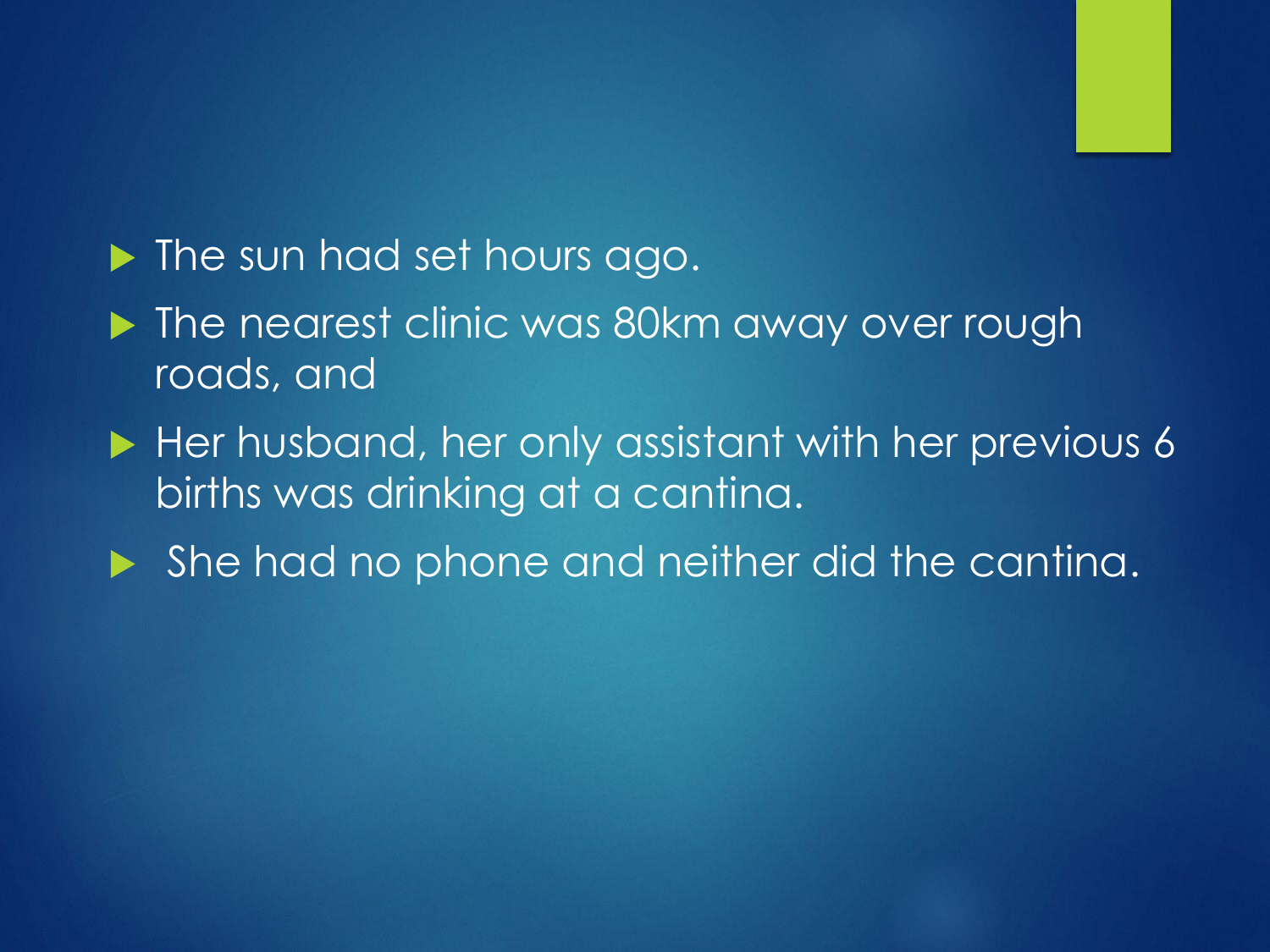

- If I'l couldn't stand the pain anymore," she said.
- "And if my baby was going to die, then I decided I would have to die, too.
- But if he was going to grow up,
- I was going to see him grow up, and I was going to be with my child.
- I thought that God would save both our lives."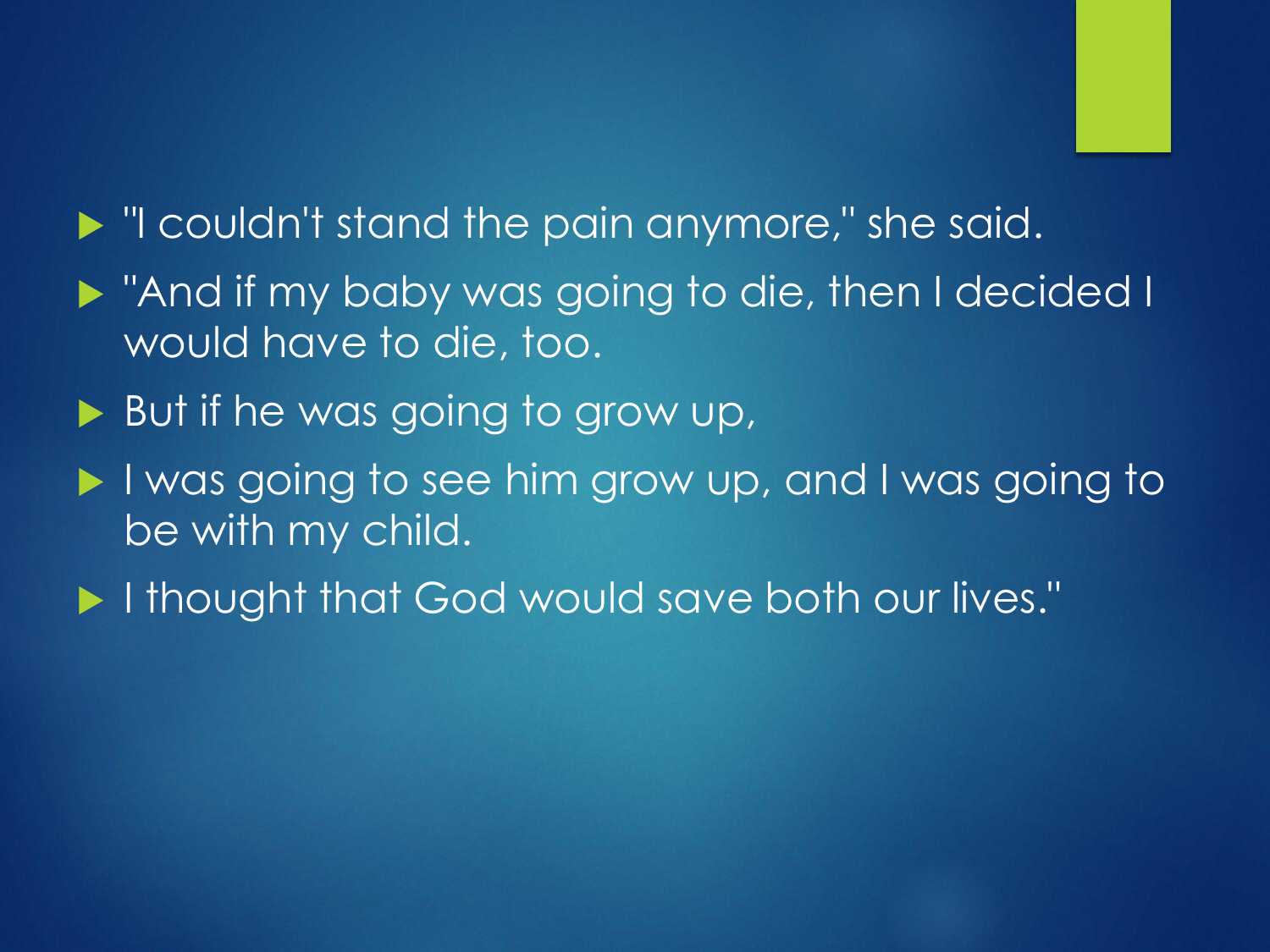## She sent Benito, her 8-year-old son to buy a kitchen knife  $\blacktriangleright$  To ensure that it is new and sharp enough to cut through her skin.

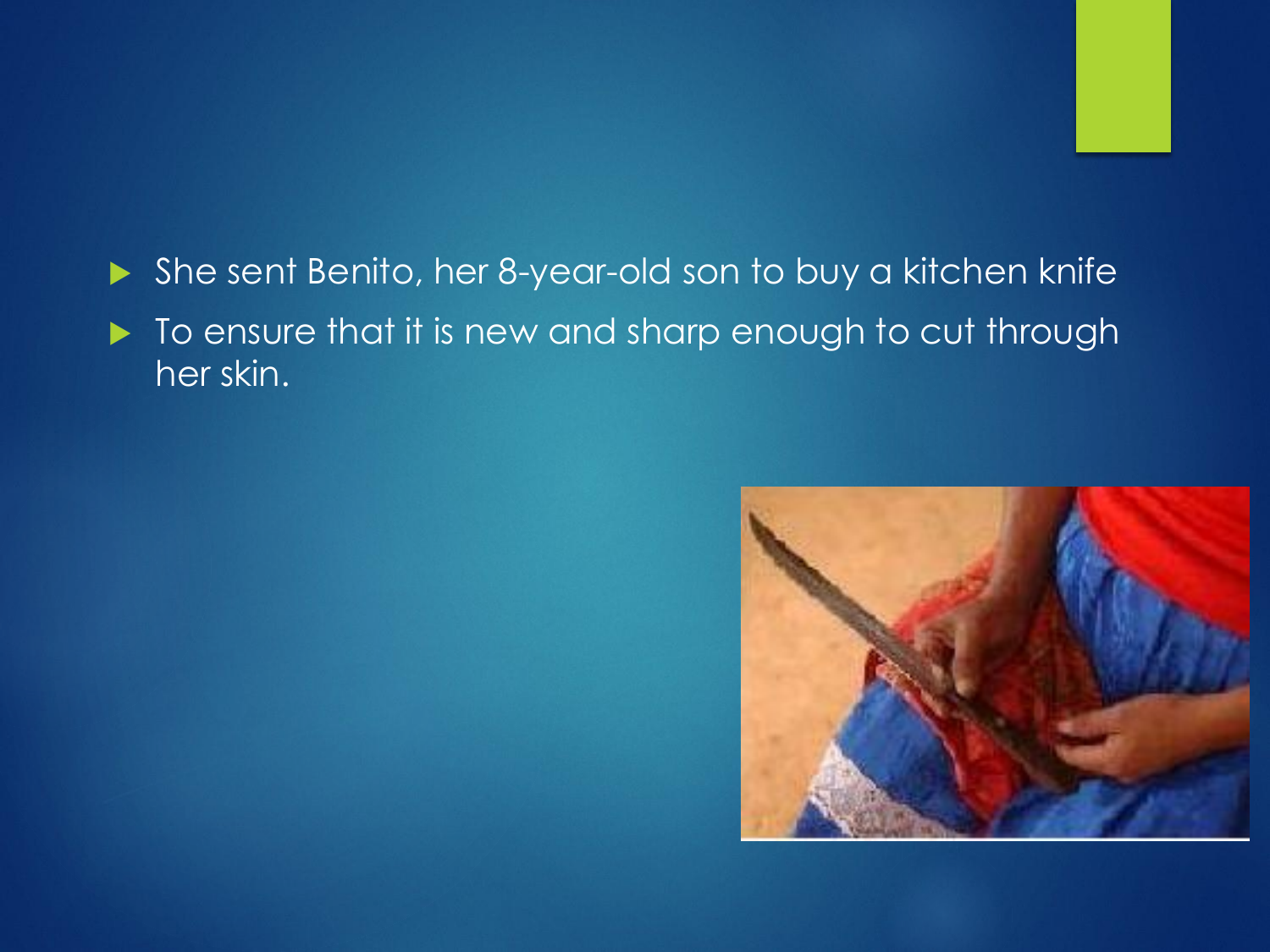At midnight,  $\triangleright$  after 12 hours of continual pain, By the light of a single dim bulb Ramírez sat down on a low wooden bench and Drank three small glasses of hard liquor.

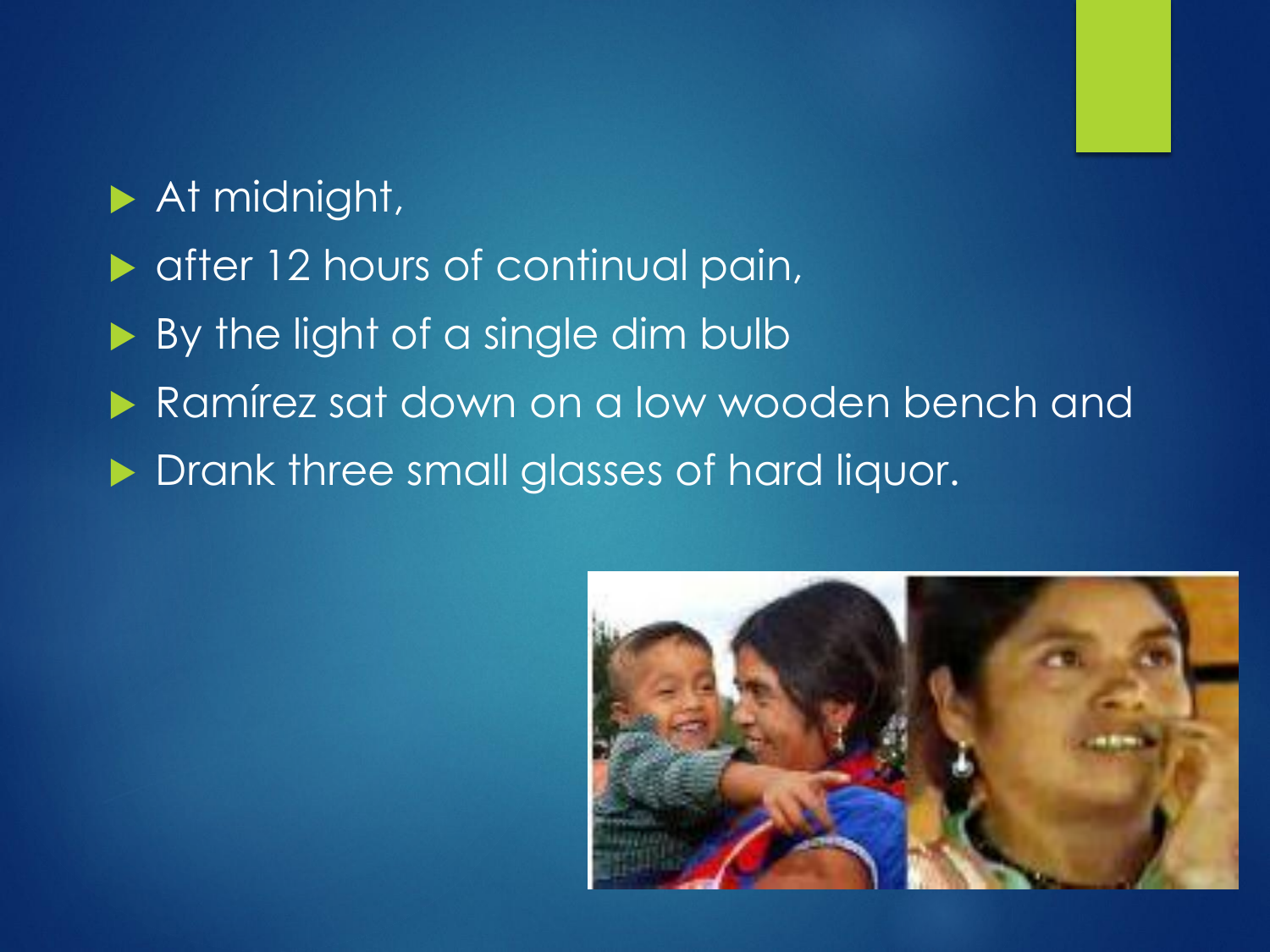#### $\triangleright$  She then used a 15 cm kitchen knife

- $\blacktriangleright$  To cut open her abdomen by her index and thumb pressure on the knife..
- In a total of three attempts.
- Ramírez cut through her skin in a 17 cm vertical line several centimeters
- $\blacktriangleright$  To the right of her navel,
- Starting near the bottom of the ribs and ending near the pubic area.
- **Ramirez sawed through skin, fat and muscle**

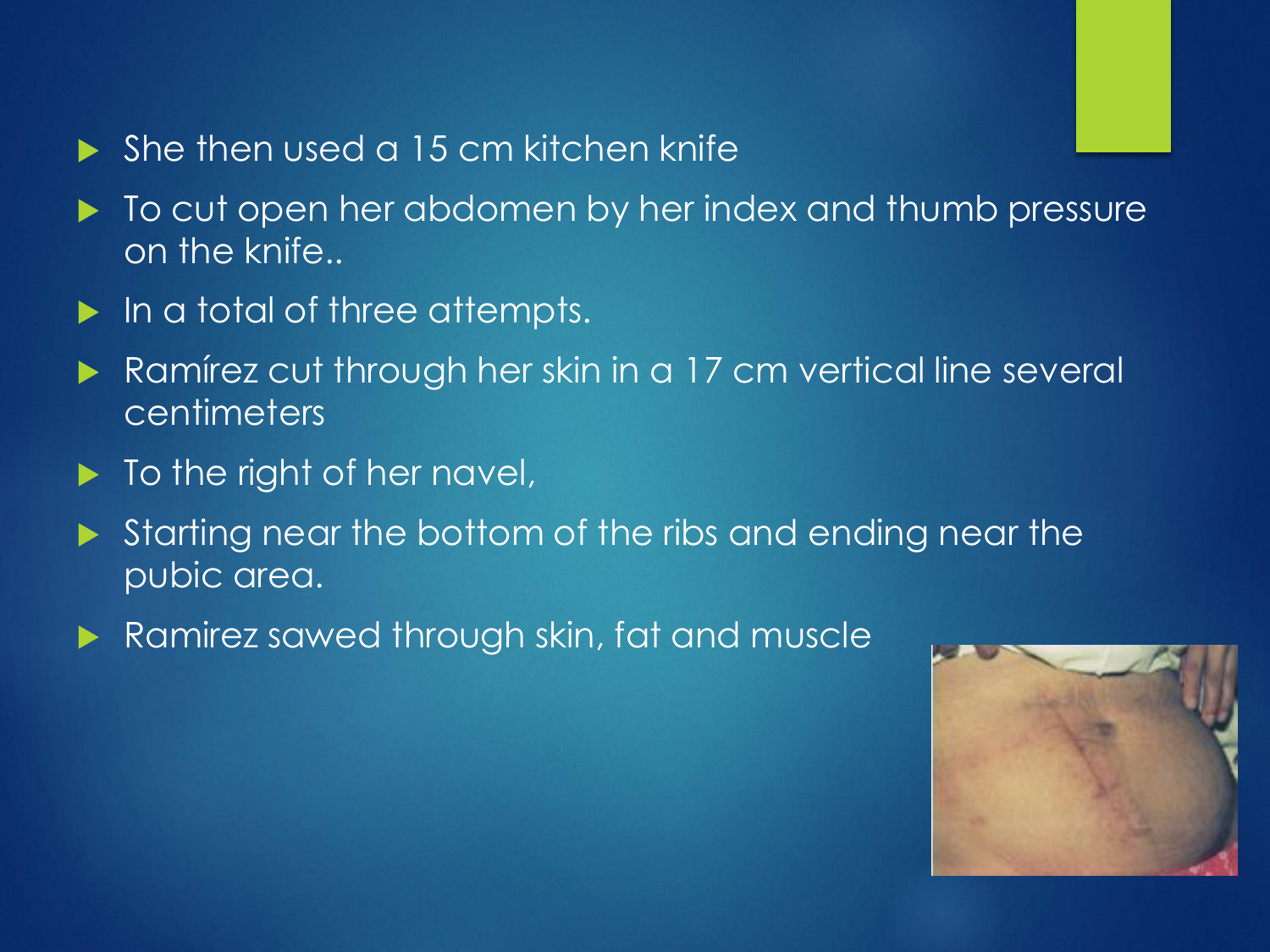- After operating on herself for an hour,
- She reached inside her uterus and Pushing aside her internal organs, she searched around inside and
- Pulled out her son.
- **Luckily, the baby cried, and appeared healthy,**
- But Inés's distress was just beginning.
- lacktriangleright in the umbilical cord with a pair of scissors before she put her organs back in place.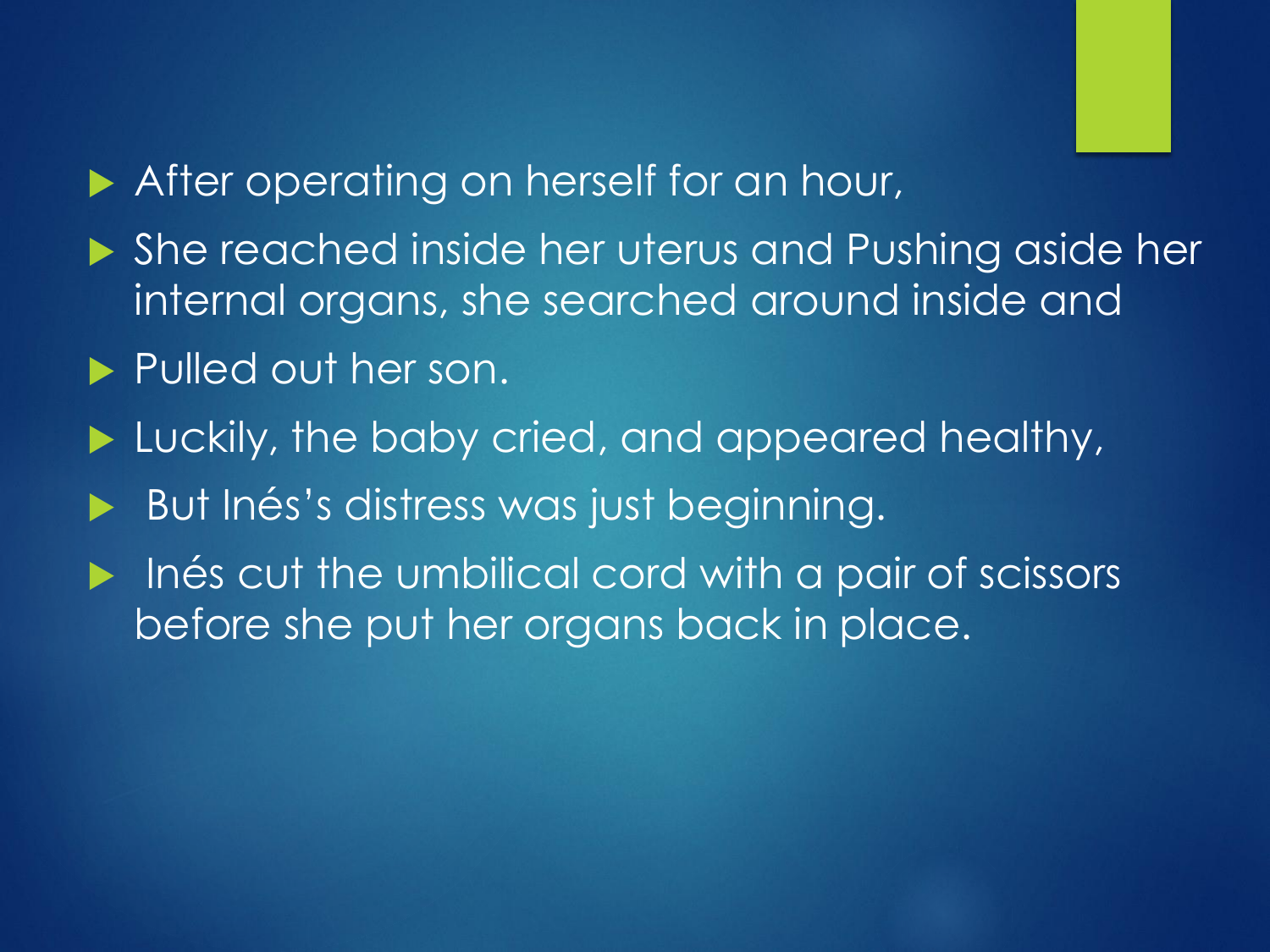Became unconscious. After regaining consciousness ▶ She used clothes to bandage her wound, and Sent one of her older sons to find help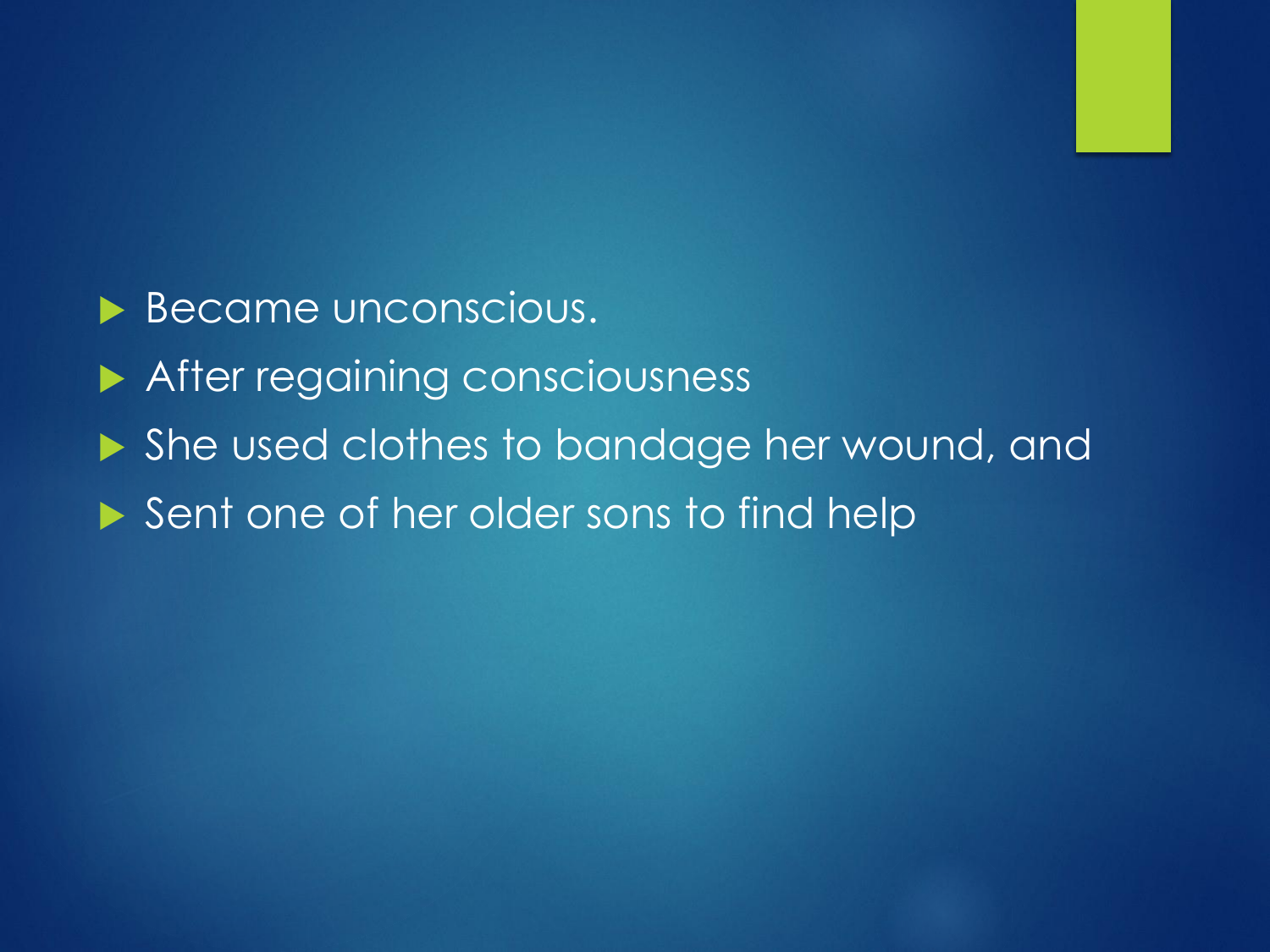#### Asked her 8-year-old son, Benito, to run for help.

Several hours later, the village health assistant and a second man found Ramírez conscious and alert, along with her live baby.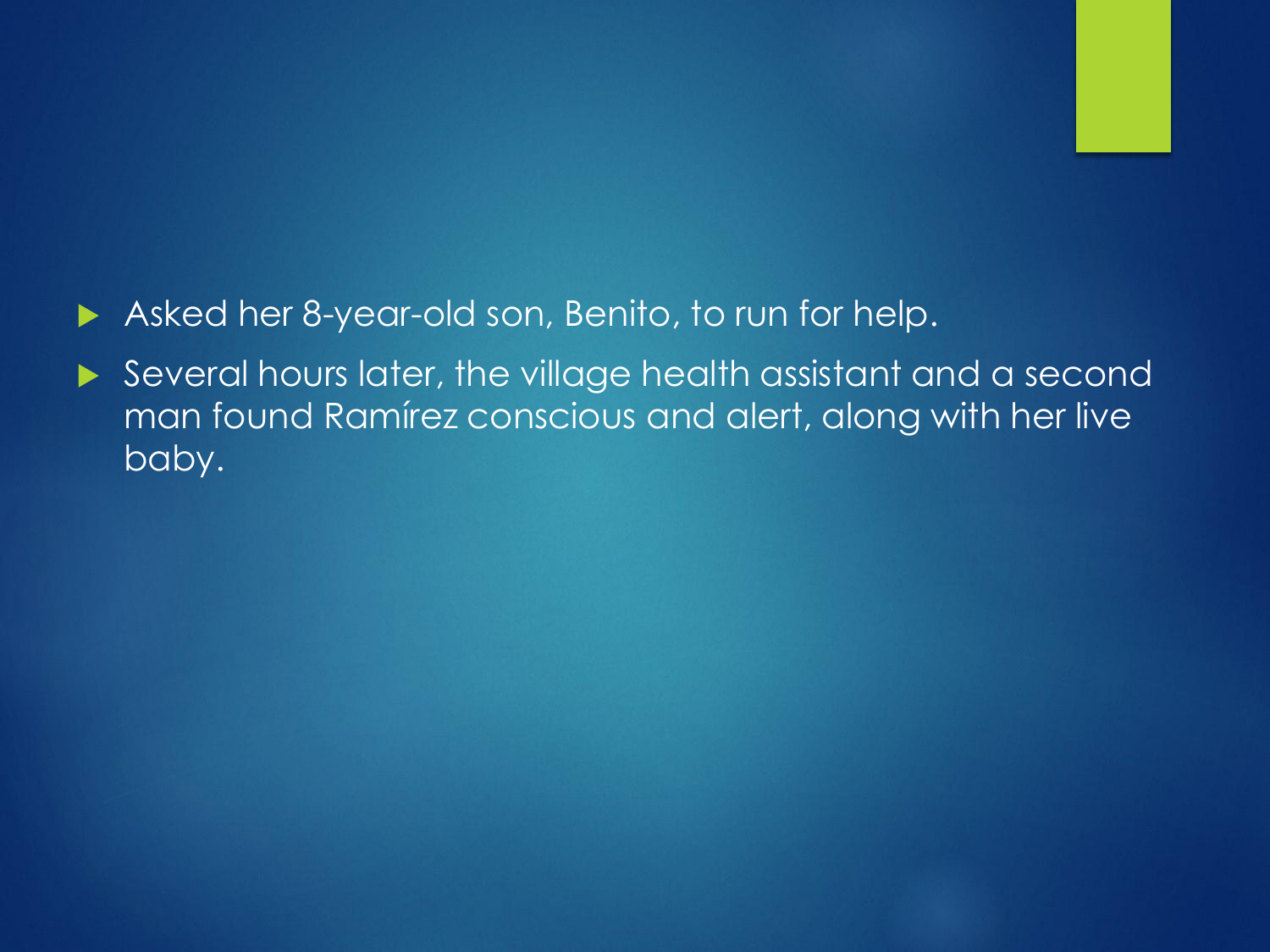$\blacktriangleright$  The local nurse first stitched the wound with A sewing needle and A cotton thread.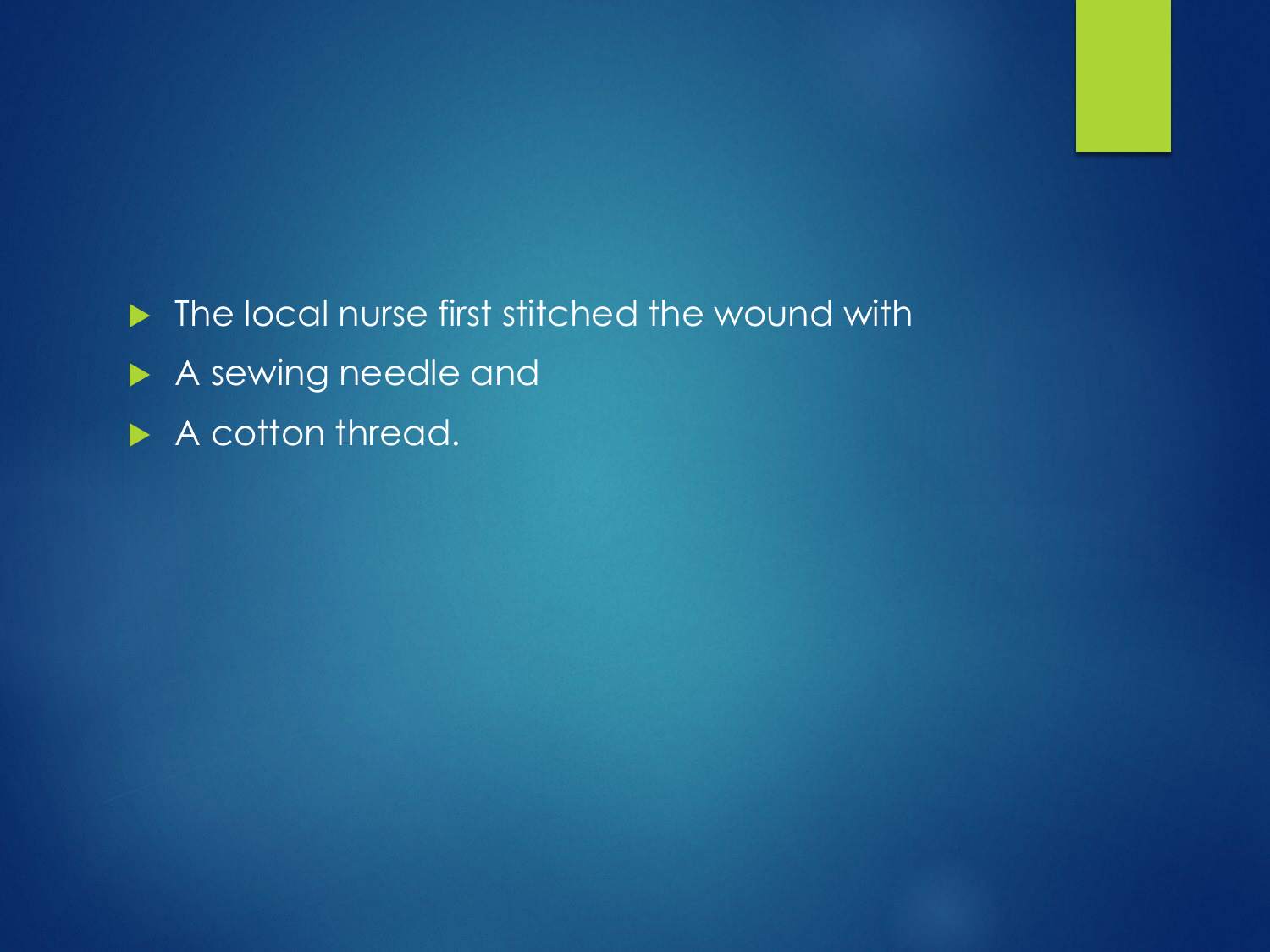

 $\blacktriangleright$  To local health center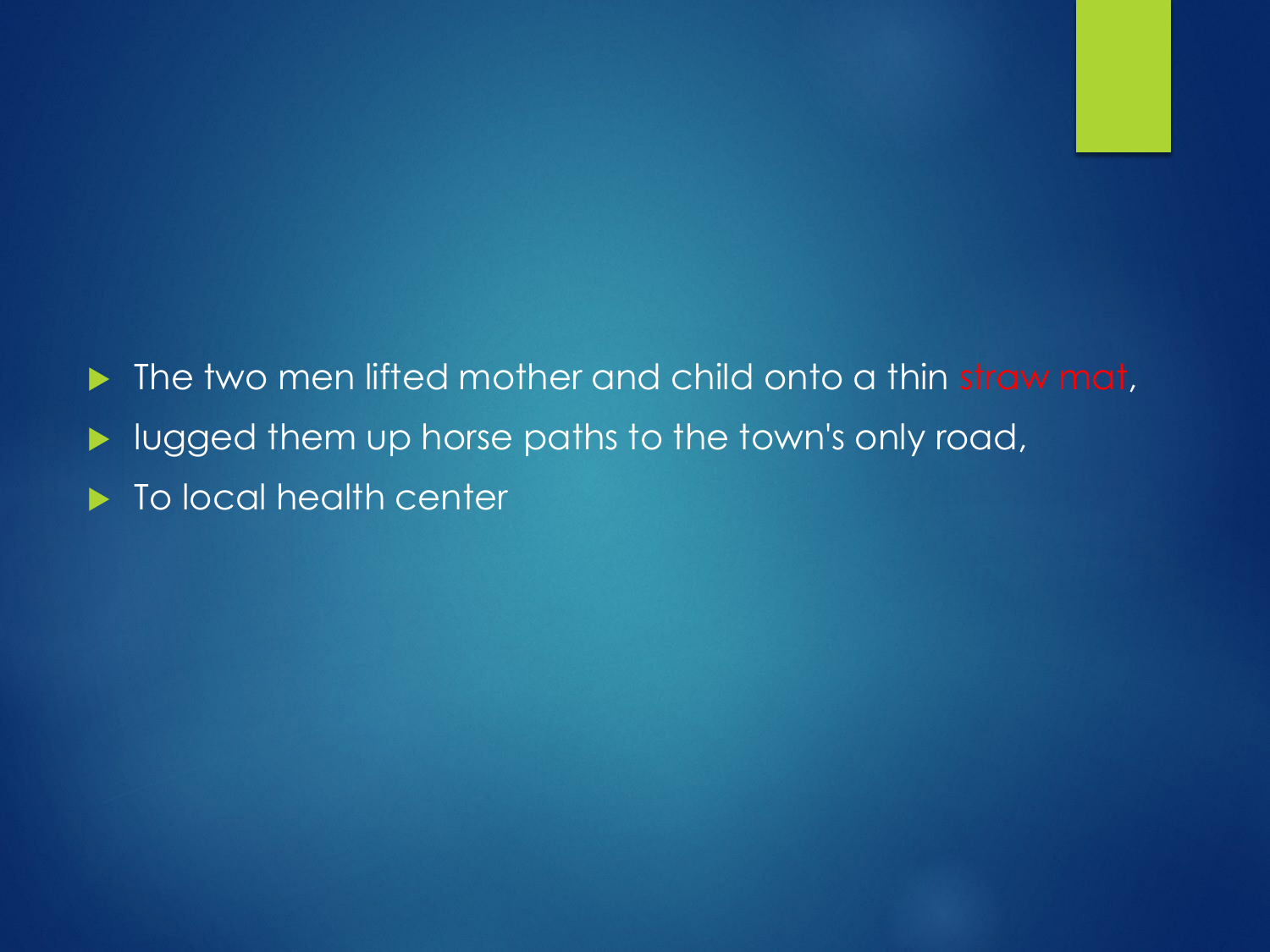Inter to the nearest hospital, Eight hours away by car. **For further treatment.**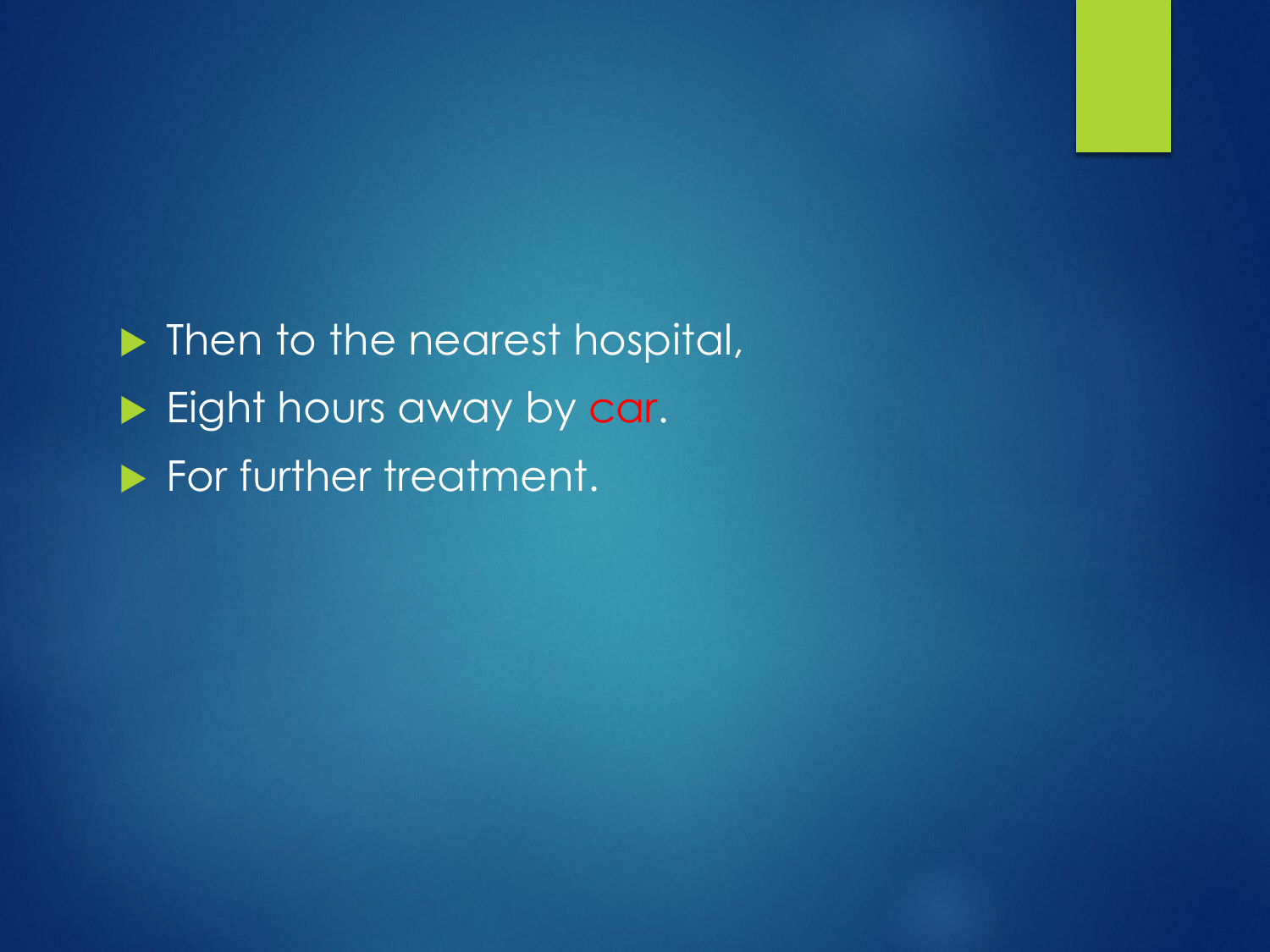- Sixteen hours thereafter she underwent
- Surgical exploration and
- **Verine repair and**
- Repair of the incision site.



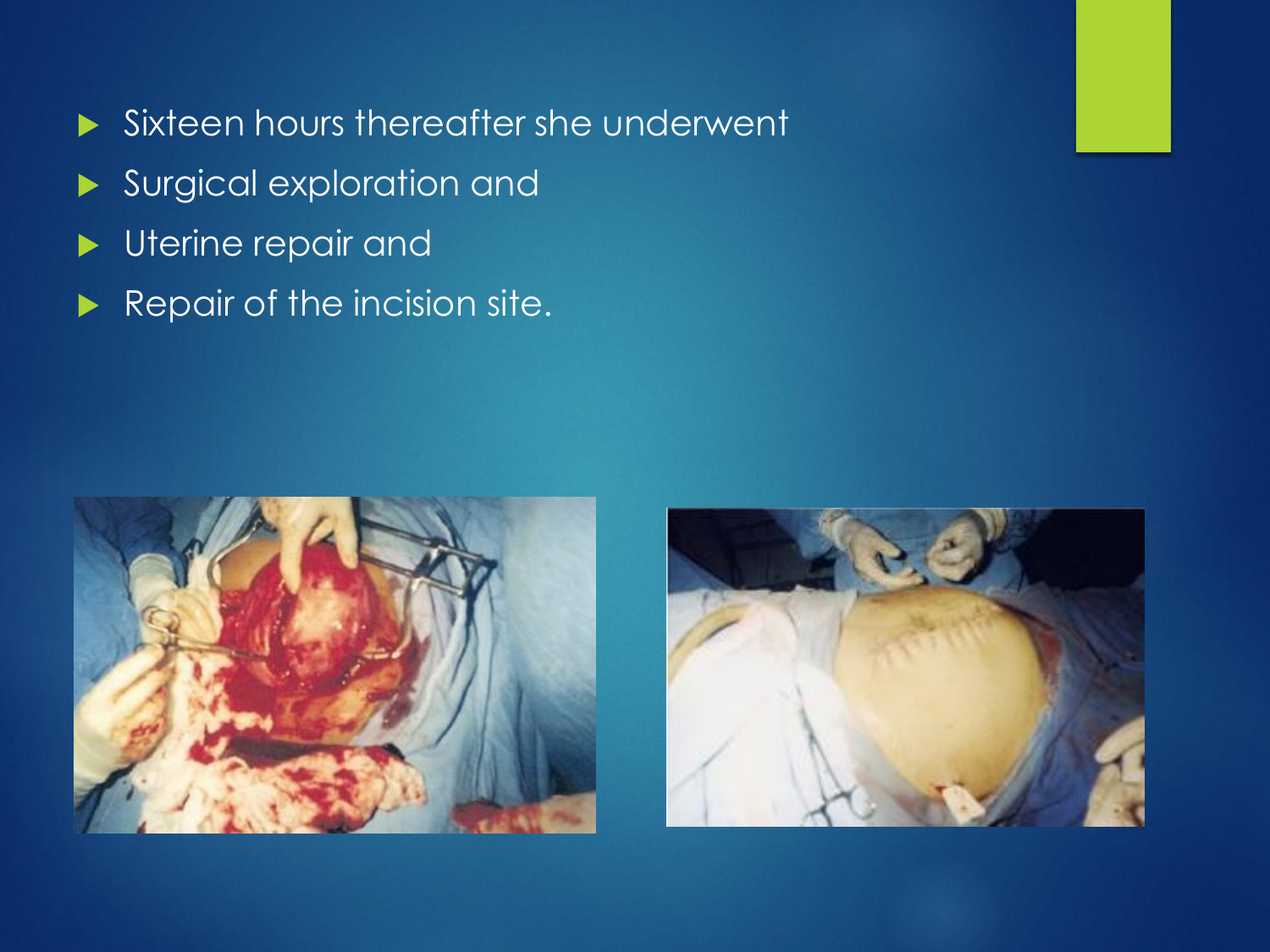# $\triangleright$  On the seventh post-operative day,

▶ She underwent a second surgery to repair complications resulting from damage to her intestines incurred during her C-section.

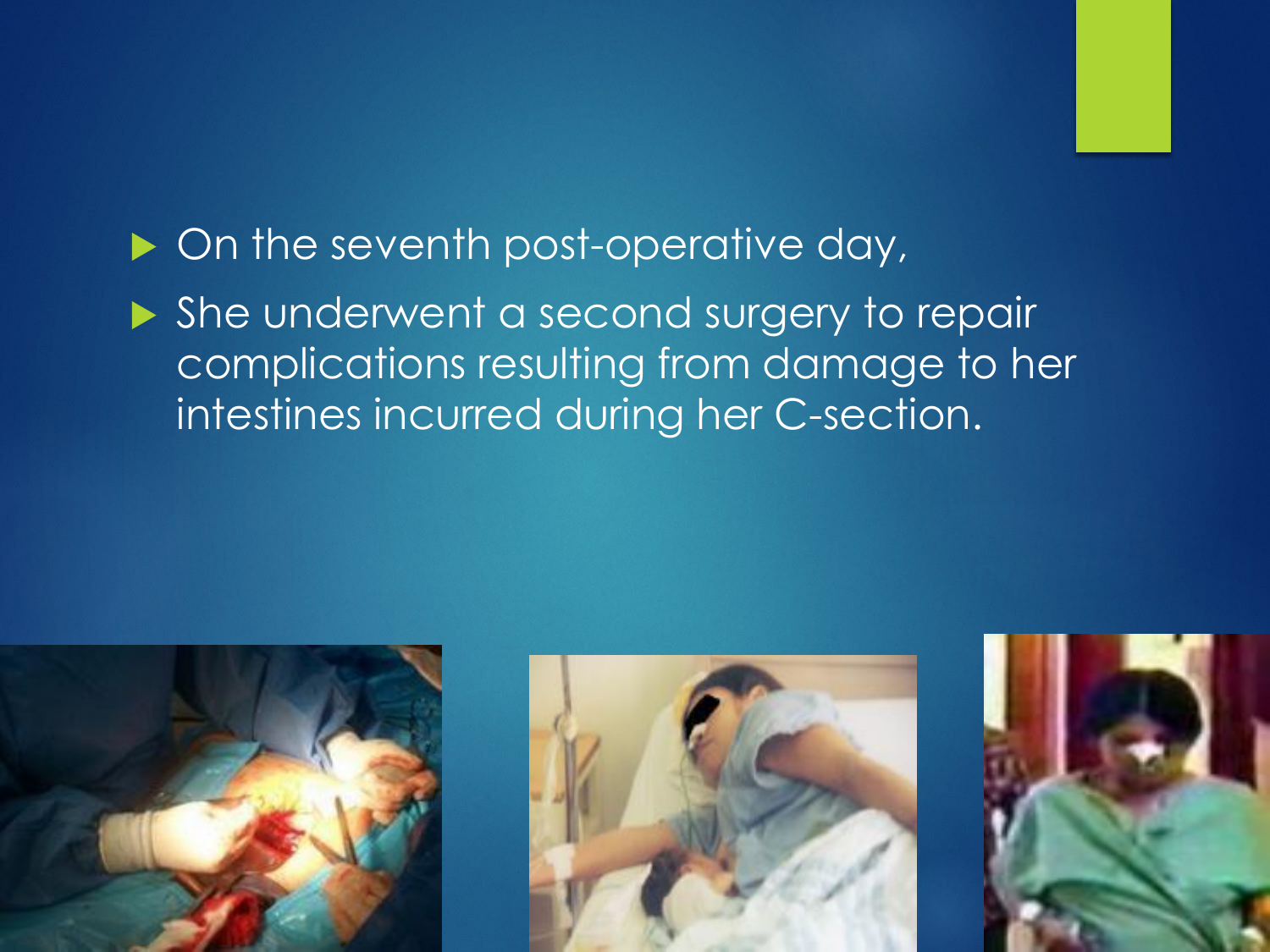▶ She was released from the hospital on the tenth day post-surgery, and went on to make a complete recovery.